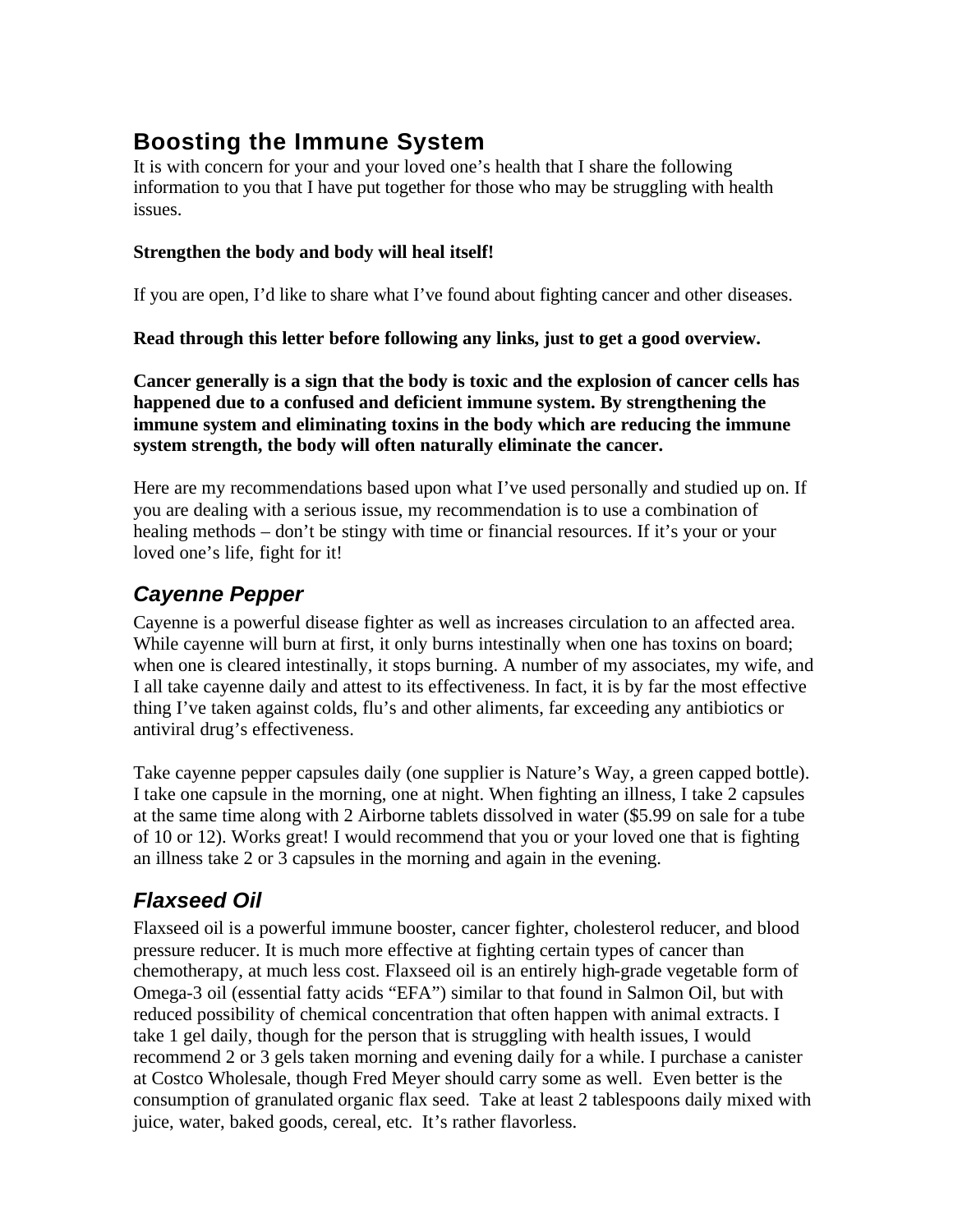### *Nutritional Supplementation*

I have supplemented for years and found that it has been very helpful in slowing down the aging process and giving me much more energy than those that don't. I found that the Kirkland brand "Premium Performance Vitamins" from Costco are quite inexpensive compared to more expensive brands (such as Nutrilite Double-X or Juice Plus) and are quite effective. [BTW: I found their Costco's Vitalert raised my heartbeat due to some herbal stimulants and can't recommend it. Centrum's high performance supplement may lead to some unusual side affects (experienced) so I can't recommend that one, though the Centrum Silver is pretty good]

### *Transfer Factors*

Transfer Factor Plus by 4Life Research is likely the highest immune boosting compound one can take, boosting one's immune system by around 450%. It was designed to be a cancer fighter. It contains tiny molecules extracted from bovine colostrums and now also from egg yolks that contain biochemical information on how to fight off various pathogens including cancer and many viruses. In addition, each capsule contains an assortment of the highest immune boosting substances proven over time (except for Echinacea which reduces in effectiveness if taken over time). My wife and I have used it with good results, though it's so powerful that I can only take it for several days in a row. My wife can take it continuously. Check online for a supplier.

### *Detoxification is extremely important to fighting off disease*

According to insiders at the Sloan-Kettering Cancer Institute, 100% of tumors removed (via surgery at their center) contained pesticides, herbicides and other heavy metals. The chemicals we encounter in our moderns lives are astounding: pesticides on foods we eat, herbicides and pesticides in our yard, food additives in most processed foods and at fast food restaurants with proven neuro-toxicity (specifically MSG (and its varied names), Aspartame (NutraSweet, Equal), aluminum compounds and food colorings).

**Washing fruits and vegetables (that you don't plan on peeling) very thoroughly is extremely important and purchasing and eating organic foods is the best. Eat foods in as natural state as possible, preferably raw (with live enzymes). This is especially true for those fighting cancer. They need the live enzymes. Microwaving food may destroy many of the beneficial enzymes.**

#### **The three best methods of detoxification (my opinion based upon my research) are:**

**Sauna:** According to Dr. Zane Gard, a leading toxicologist, long duration (more than 30 minutes) exposure in a sauna (140 degree F is fine), helps the fat cells release the toxins they are holding. The toxins then enter the circulatory system where they are flushed out through sweat, respiration, your kidneys and liver. Nearly every time I go to the fitness club, prior to working out, I use the sauna to help increase heart rate, circulation, respiration, etc. and afterwards as a system flush. The sauna is kept rather hot at 180 degrees, so I use the lower of the two benches where it's cooler. In addition, when I'm fighting a bug, I will superhydrate (drink several quarts of water or Gatorade equivalent) and spend 60-90 minutes in the sauna, drinking water and cooling the head throughout the process. Dr. Gard says that this much more effective than an herbal cleanses or chelation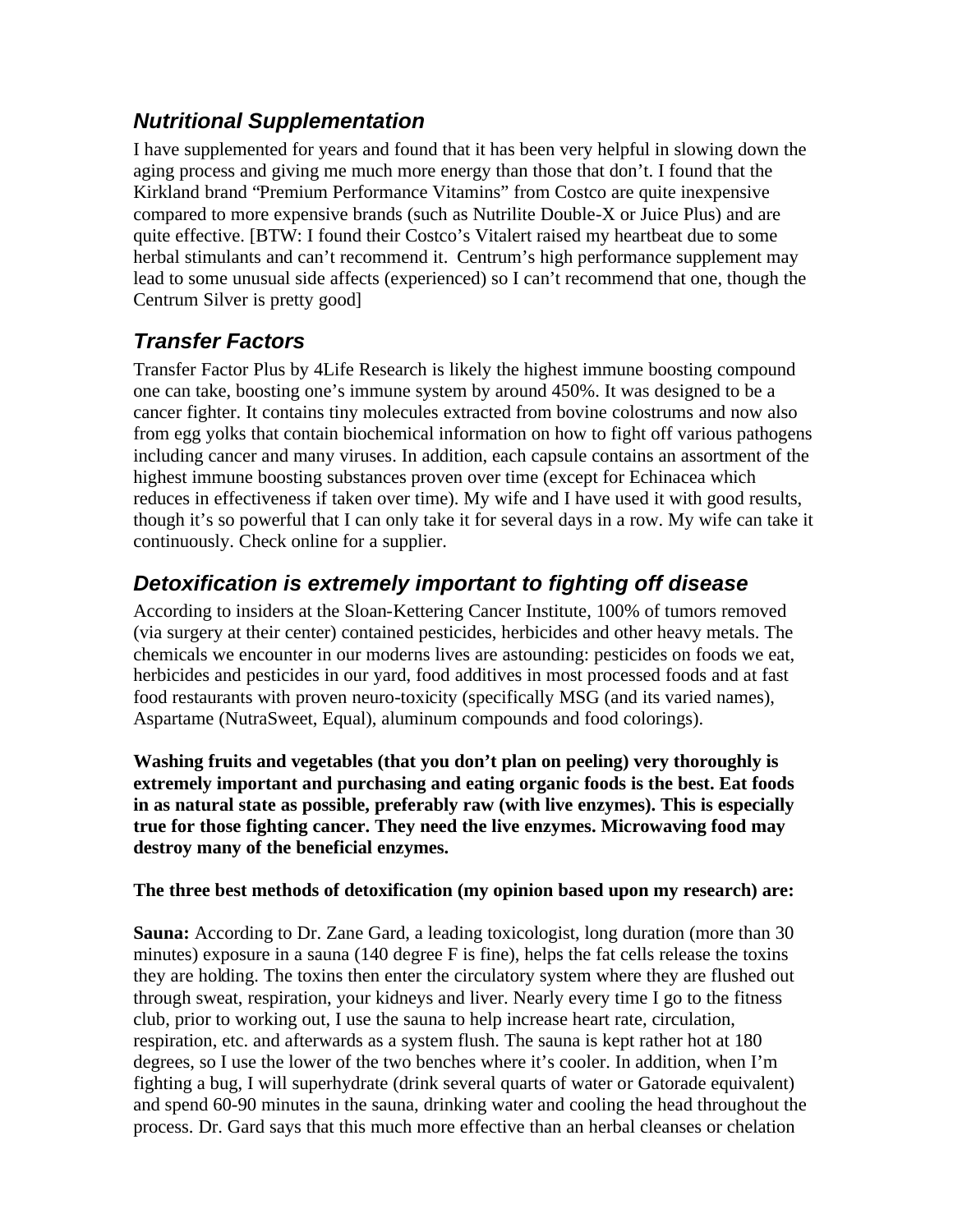therapy in rapidly removing toxins. If you want to try a sauna and don't have access to one, see if your local health club (which has a sauna) will give you a 7 or 10-day trial of their facilities. I would start slow (15-20 minutes) and work up to a longer duration. For an even faster detox, use an ingestible binding agent/detox mineral such as activated Zeolite drops or a Calcium Montmorillonite clay (call for availability)

**Detox Clay:** This is a real intriguing method that recently came to my attention. Certain types of clay have alkaline and negative ionic properties that bind to harmful bacteria and viruses and draw heavy metal toxins, etc., out of the body quickly. Montmorillonite clay and others (magnetic clays) have been used successfully internally and externally to fight disease. While some use baths with clays, I prefer the ingestible forms as they work quicker and more thoroughly.

Another clay product is a zeolite drop. Clear, colorless, the negatively charged zeolite absorbs heavy metal toxins and when those have been absorbed, acts like a Trojan horse to destroy cancer cells by bonding onto the cancer cell surface, penetrating the cell lining and causing the cells to release a necrosis factor that destroys the cancer cell. Waiora seems to have the best-promoted/best-studied product but it can be bit expensive (\$200 retail/\$160 wholesale for 4 bottles of drops that will last a month – do it for 3 months, then go to a maintenance dose). See http://zeoliteliquid.com/ for a less expensive brand. But if cancer or other toxin-created conditions are a problem, it will be money well spent. You may be able to find competing products at a reduced price.

### *Fasting Detox (see link for details)*

#### http://www.shirleys-wellness-cafe.com/fasting.htm

I've read a number of examples of those who have fasted and overcome various diseases. It can be an inexpensive way to go if you focus on a pure water, fruit juice or vegetable juice fast. There are a variety of books on the subject if you want to dig into it more. If fasting without the extreme hunger cravings is something you prefer, consider the use of a green juice powder in conjunction with the binding agent/clays mentioned earlier.

Detoxification Methods from http://www.shirleys-wellness-cafe.com/detox.htm Among the several therapies available for detoxification, some are more intrusive or more difficult to implement than others, especially for a busy working person.

- Fasting "Proven throughout history for physical, mental and spiritual rejuvenation, fasting promotes cleansing and healing; helps normalize weight, blood pressure, cholesterol; rebuilds the immune system and helps reverse the aging process." Patricia Bragg Ph.D
- Terramin Clay Baths to detox Heavy Metal and Chemical Toxicity
- Salt Water Hydrotherapy and Sole (So-lay) one can balance the pH factor and get rid of heavy metals such as lead, mercury, arsenic, amalgam.
- There have been numerous studies on Chlorella's detoxifying effect on cadmium, heavy metals, PCBs, and chlordecone (a harmful insecticide). In addition there have been recent findings of chlorella's potential radioprotective effect against Gamma-rays.
- Wheatgrass and other green juices cleanse the lymph system, build the blood, remove toxic metals from the cells, nourish the liver and kidneys and restores vitality.